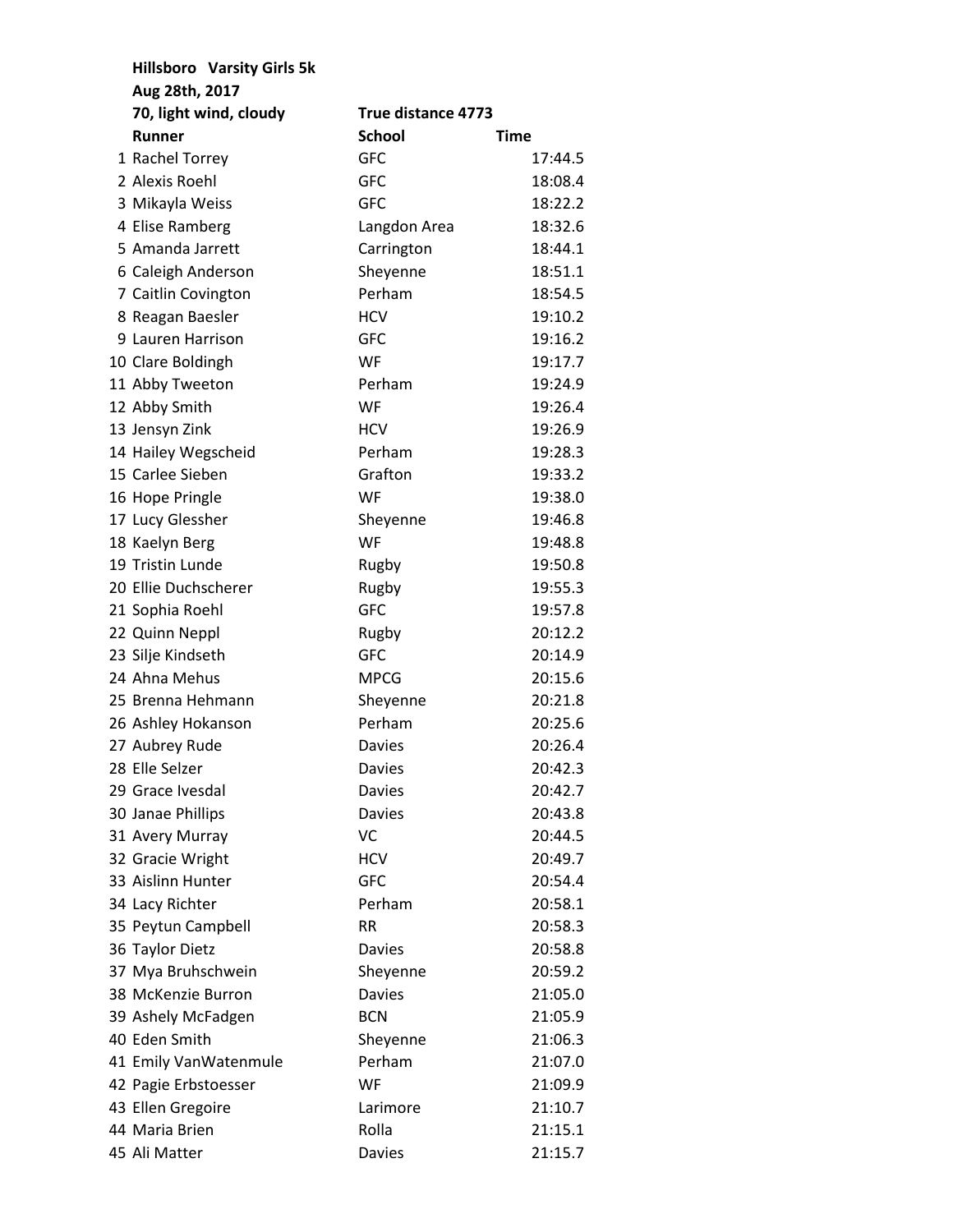| 46 MJ Pruneda         | <b>HCV</b>    | 21:16.4 |
|-----------------------|---------------|---------|
| 47 Baylie Narun       | <b>DGF</b>    | 21:23.8 |
| 48 Anne Mager         | <b>HNT</b>    | 21:25.1 |
| 49 Olivia Winfrey     | AB/NCW        | 21:26.8 |
| 50 Avalon Kelly       | Lisbon        | 21:32.4 |
| 51 Hannah Haley       | <b>NRS</b>    | 21:36.8 |
| 52 Maia Jackson       | <b>GFC</b>    | 21:38.8 |
| 53 Rylie Suchor       | Rugby         | 21:39.8 |
| 54 Mary Wunderlich    | Perham        | 21:42.7 |
| 55 Steph Dickerson    | Perham        | 21:48.0 |
| 56 Grace Narloch      | Grafton       | 21:51.0 |
| 57 Elizabeth Widmer   | <b>NRS</b>    | 21:52.4 |
| 58 Nora Berry         | <b>GFC</b>    | 21:54.9 |
| 59 Chantelle Lysne    | Perham        | 21:55.9 |
| 60 Lana Krack         | <b>HNT</b>    | 21:56.8 |
| 61 Chloe Heydt        | RR.           | 21:59.2 |
| 62 Maria Kroeber      | <b>GFC</b>    | 22:03.0 |
| 63 Alexis Heidler     | <b>PCN</b>    | 22:04.5 |
| 64 Kathrine Finseth   | <b>DGF</b>    | 22:09.8 |
| 65 Korina Holte       | AB/NCW        | 22:10.5 |
| 66 Marissa John       | <b>DGF</b>    | 22:17.5 |
| 67 Courtney Lloyd     | VC            | 22:17.6 |
| 68 Brooklyn Weist     | WF            | 22:19.5 |
| 69 Halle Zink         | <b>Davies</b> | 22:22.4 |
| 70 Chloe Heinz        | <b>NRS</b>    | 22:28.1 |
| 71 Brooklyn Erickson  | AB/NCW        | 22:30.8 |
| 72 Hannah Weiland     | <b>BCN</b>    | 22:39.1 |
| 73 Leah Stang         | <b>HNT</b>    | 22:39.7 |
| 74 Emma Friend        | <b>DGF</b>    | 22:41.5 |
| 75 Kendall Bloom      | <b>Davies</b> | 22:42.2 |
| 76 Judiesa Yousa      | <b>Davies</b> | 22:44.3 |
| 77 Sammy Wilburshield | <b>Davies</b> | 22:54.5 |
| 78 Hope Huffman       | Lisbon        | 22:58.0 |
| 79 Carly Goven        | VC            | 23:08.6 |
| 80 Jordan Jenson      | <b>PCN</b>    | 23:25.7 |
| 81 Aniya Siira        | Perham        | 23:25.9 |
| 82 Cassie Seiben      | Grafton       | 23:26.6 |
| 83 Presley Curtis     | VC            | 23:27.1 |
| 84 Jayden VanPearsem  | <b>Davies</b> | 23:28.3 |
| 85 Olivia Macziewski  | WF            | 23:29.1 |
| 86 Alyssa Gierke      | <b>Davies</b> | 23:39.8 |
| 87 Lillian Brunelle   | <b>GFC</b>    | 23:47.2 |
| 88 Jensen Bloom       | <b>Davies</b> | 23:49.8 |
| 89 Hannah Estebrook   | <b>Davies</b> | 23:51.8 |
| 90 Andrea Arnold      | Rugby         | 23:55.5 |
| 91 Sophia Boe         | VC            | 23:55.9 |
| 92 Kiarra Summers     | <b>DGF</b>    | 24:02.9 |
| 93 Abby Brooks        | <b>Davies</b> | 24:09.3 |
| 94 Karalyn Pieper     | Sheyenne      | 24:12.8 |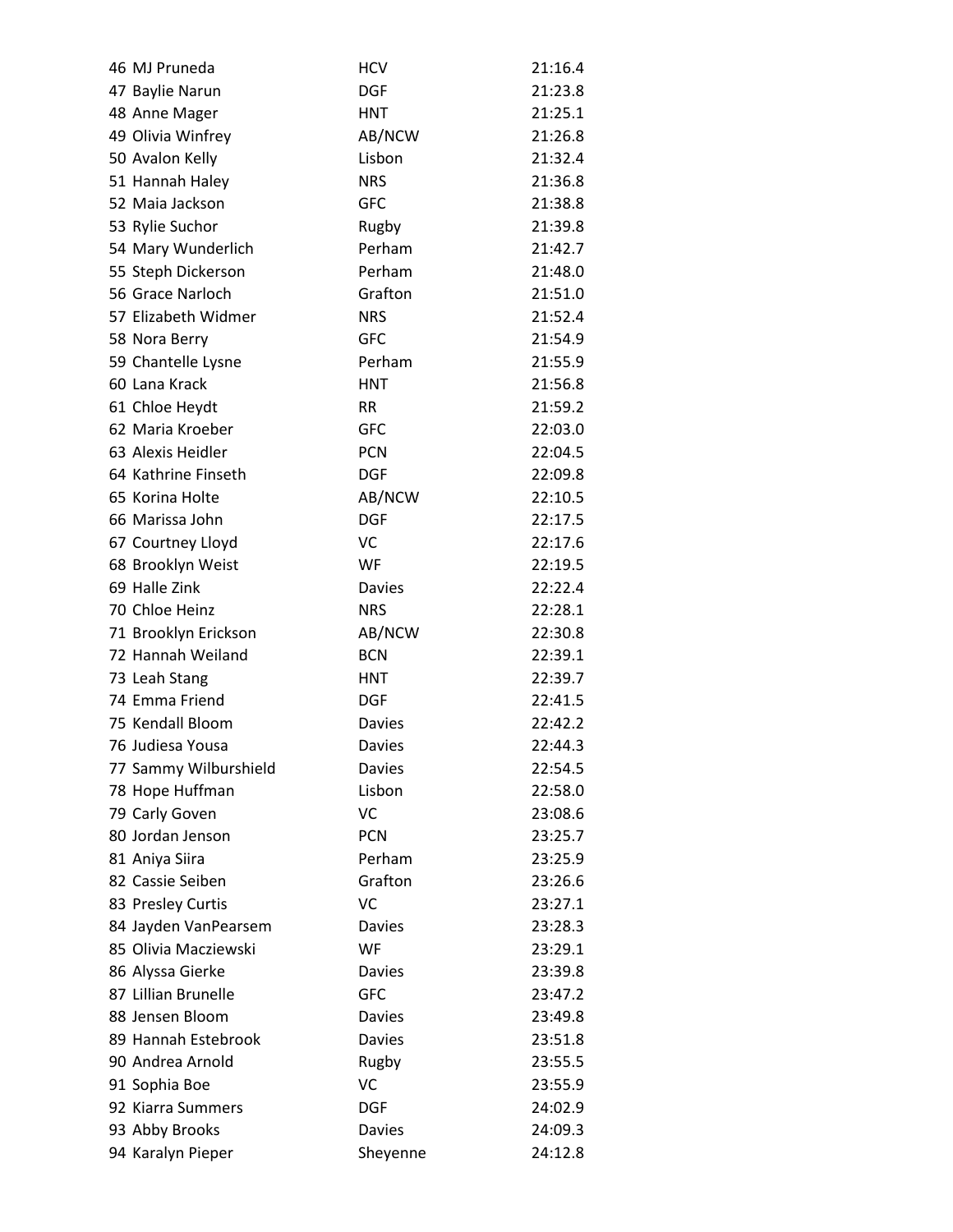| 95 Anna Clements                        | Rugby         | 24:20.1 |
|-----------------------------------------|---------------|---------|
| 96 Lexi Triebold                        | <b>VC</b>     | 24:21.2 |
| 97 Evalyn McCleary                      | Perham        | 24:22.0 |
| 98 Skylar Carroll                       | <b>HNT</b>    | 24:34.2 |
| 99 Morgan Verke                         | <b>HNT</b>    | 24:35.0 |
| 100 Arianna Gerdon                      | <b>DGF</b>    | 24:37.2 |
| 101 Eliza Schueneman                    | VC            | 24:39.7 |
| 102 Taylor Nelson                       | Rugby         | 24:43.4 |
| 103 Maya Sumra                          | <b>PCN</b>    | 24:45.6 |
| 104 Morgan Palmer                       | <b>MPCG</b>   | 24:46.3 |
| 105 Destiny Dominguez                   | Grafton       | 24:46.7 |
| 106 Kansas Sieler                       | <b>PCN</b>    | 24:47.6 |
| 107 Meridith Smart                      | AB/NCW        | 24:48.5 |
| 108 Ashlynn Benson                      | <b>NRS</b>    | 24:49.2 |
| 109 Aly Christensen                     | Perham        | 24:56.4 |
| 110 Madelyn Tangen                      | Perham        | 24:59.9 |
| 111 Carmen Enzminger                    | Carrington    | 25:04.7 |
| 112 Ana Claire Rue                      | <b>Davies</b> | 25:10.6 |
| 113 Grace Rames                         | <b>DGF</b>    | 25:26.0 |
| 114 Meridith Dumas                      | Grafton       | 25:45.0 |
| 115 Lily Crosby                         | <b>PCN</b>    | 26:00.9 |
| 116 Erika Green                         | <b>GFC</b>    | 26:18.5 |
| 117 Sarah Berger                        | Grafton       | 26:22.5 |
| 118 Amber Brekhus                       | Sheyenne      | 26:28.7 |
| 119 Brenna Eslinger                     | <b>Davies</b> | 26:33.9 |
| 120 Stephanie Moore                     | <b>GFC</b>    | 26:35.0 |
| 121 Gretchen Bergland                   | <b>NRS</b>    | 26:50.8 |
| 122 Lilly McKay                         | Grafton       | 25:54.7 |
| 123 Sophie Frappier                     | <b>Davies</b> | 27:02.9 |
| 124 Savannah Carlson                    | Sheyenne      | 27:03.6 |
| 125 Brooke Orbedahl                     | <b>Davies</b> | 27:22.1 |
| 126 Dessa Denich                        | Rugby         | 27:44.7 |
| 127 Callie Perry                        | Langdon Area  | 28:50.7 |
| 128 Hannah Lundeby                      | Langdon Area  | 30:49.4 |
| <b>Team Scores</b>                      |               |         |
| 1 GF Central                            | 36 Points     |         |
| 2 Perham                                | 92 Points     |         |
| 3 West Fargo                            | 98 Points     |         |
| 4 WF Sheyenne                           | 125 Points    |         |
| 5 Fargo Davies                          | 150 Points    |         |
| 6 Rugby                                 | 204 Points    |         |
| 7 Hillsboro Central Valley              | 228 Points    |         |
| 8 Dilworth/Glyndon/Felton               | 343 Points    |         |
| 9 Valley City                           | 351 Points    |         |
| 10 Hatton/Northwood/Thompson 378 Points |               |         |

 Grafton 384 Points 12 New Rockford/Sheyenne 407 Points Ada Borup/NCW 421 Points